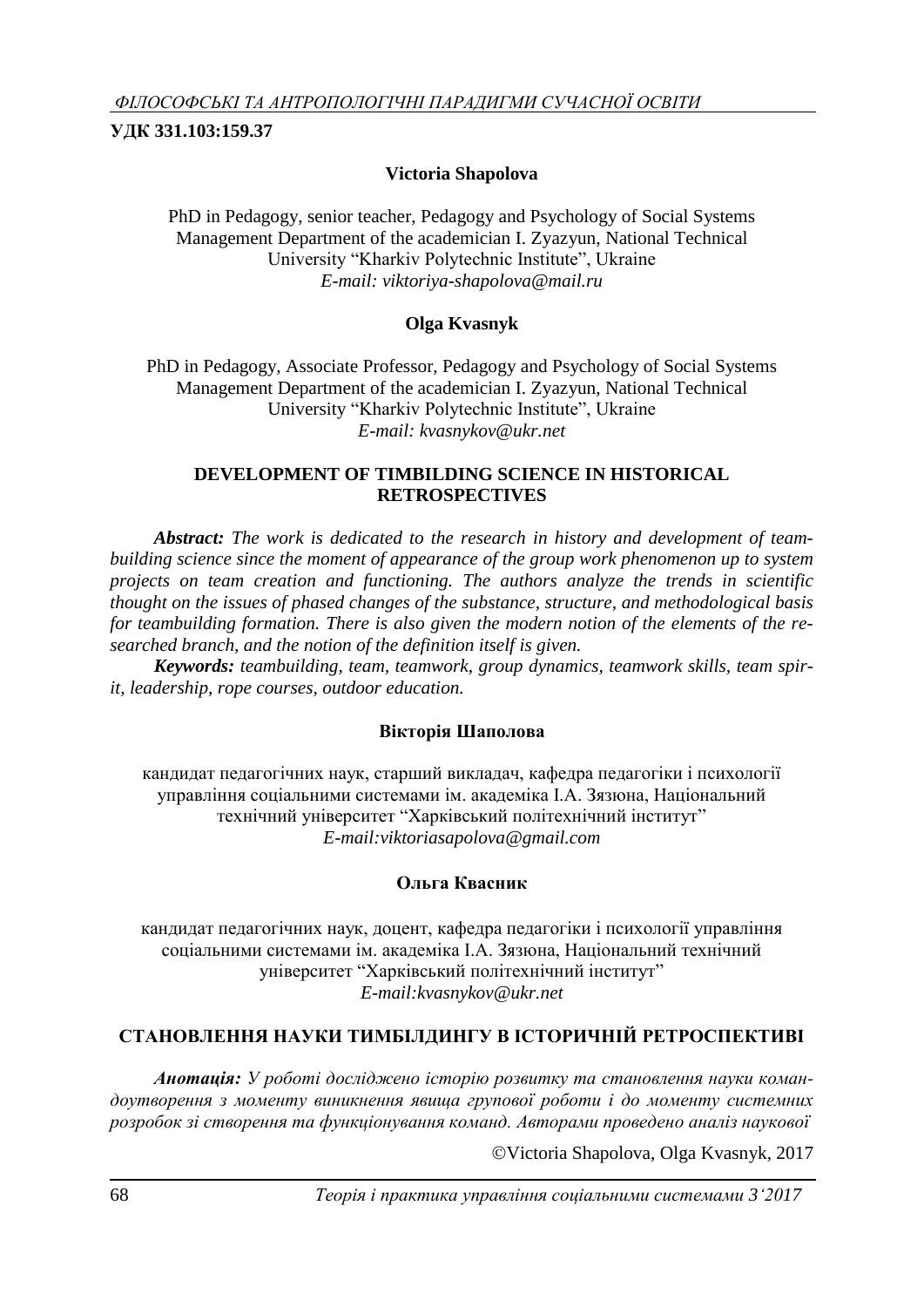*думки з питань поетапної зміни змісту, структури та методологічної бази формування тимбілдингу. Наведено сучасне уявлення про складові досліджуваної наукової галузі, а також дане визначення самій дефініції.*

*Ключові слова: тимбілдинг, команда, командна робота, групова динаміка, навички командної роботи, командний дух, лідерство, мотузкові курси, «OutdoorEducation»*

#### **Виктория Шаполова, Ольга Квасник**

### **СТАНОВЛЕНИЕ НАУКИ ТИМБИЛДИНГА В ИСТОРИЧЕСКОЙ РЕТРОСПЕКТИВЕ**

*Аннотация: В работе исследована история развития и становления науки командообразование с момента возникновения явления групповой работы и до момента системных разработок по созданию и функционированию команд. Авторами проведен анализ научной мысли по вопросам поєтапного изменения содержания, структуры и методологической базы формирования тимбилдинга. Приведены современное представление о составляющих исследуемой научной отрасли, а также дано определение самой дефиниции.*

*Ключевые слова: тимбилдинг, команда, команднаяработа, групповаядинамика, навыки командной работы, командный дух, лидерство, веревочные курсы, «OutdoorEducation»*

*Problem statement in general and its connection with urgent scientific or practical tasks.* Modern researchers have often accentuated the need for our state's social and economic area in effective work of its components which depends on results of their flexible modernizing, adaptability to functioning conditions. In any case, systemacy and processes dynamics need coordination and exactness, distribution of roles and functions, foreseeing results and responsibility for their efficiency. These are the very characteristics innate to any good performance activity which is assured by personalities who possess certain directedness and are aimed at the utmost result. At present there exists the tendency to joining efforts of such activity subject and forming by them a single organism capable of meeting the strictest demands of the present. Scientists have proved the fact that the mentioned unique phenomenon is named a team. Consequently, there arises the need in research, analysis, and selection of methods that ensure an opportunity of creating or will help increase its functioning level.

**The latest sources and publications analysis wherein solving this problem has been started and whereupon the author relies.** As a result of observations and conducted research it was proved that in the process of society's historic development many scientists devoted their time to the study of the problem of team creating, functioning and development that later on went into the foundations of teambuilding. In their works U. Schutz, K. Levin, B. Tuckman, A. Maslow, M. Belbin, E. Mayo view some elements of scientific and practical developments that later formed the basis of teambuilding.

Theoretical issues of teams forming and evolvement were developed in the concepts by J. Adair, M. Belbin, R. Kohn, R. Likert, Ch. Margerison and D. McKen, E. Porter, B. Tuckman et al. Among the modern directions is team projects management analysis (T. DeMarco, G. Kertzner, D. Cleland); also, scientific surveys in team interdisciplinary science are undertaken (B. Jones, S. Kissler, D. Stockolls, B. Uzzi, S. Watchey, W. Hugstrom, K. Hall). The native researchers in their works tend to study the management of processes of interpersonal interaction within a team (N. Kolominsky, G. Lozhkin, S. Maksymenko), conduct analysis of organizational culture's value essence, leaders' role in its evolvement (L. Karamushka, O.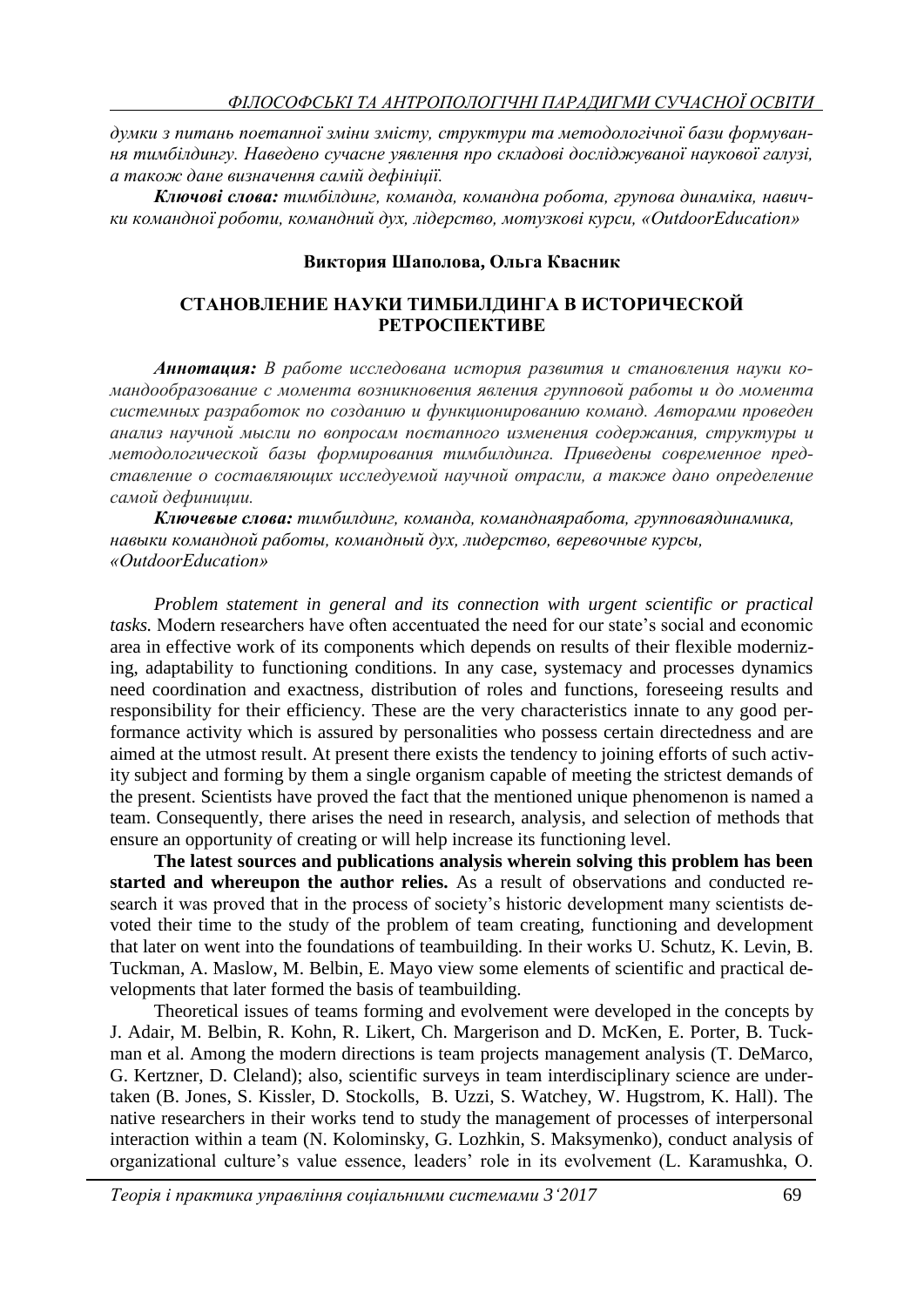# *ФІЛОСОФСЬКІ ТА АНТРОПОЛОГІЧНІ ПАРАДИГМИ СУЧАСНОЇ ОСВІТИ*

Bodnarchuk, O. Romanovsky). Besides, scientific researches of the problems of team development have been undertaken on the basis of managerial and linear teams analysis in various spheres, particularly in business (T. Bazarov, Yu. Zhukov, T. Zinkevich-Yevstigneyeva, V. Kazmiren), education (O. Bondarchuk, N. Gavrysh, N. Kolominsky, R. Kon), state service (Ya. Atanasov, V. Barko, V. Bebyk, A. Derkach, V. Miliayeva). A separate place is given to the problems of team activities in sport (Yu. Kolomeitsev, G. Lozhkin, V. Rumyantseva, V. Sopov, Yu. Khanin, et al.).

**Highlighting of previously unresolved parts of the general problem** this article deals with. Interest in teambuilding grows day to day. Researchers study both the character of interaction among team-members and the traits inherent in them, and the spheres where teambuilding can be applied (apart from recreation), and the means and methods of its functioning, etc. Among a great number of researches dedicated to the problems of detection of substance characteristics and the structure of the notions of "team", "teambuilding" and others, there are separate attempts to clarify the historic aspect of their formation and development. Nevertheless, the authors have discovered very few substantial researches aimed at detailed study of historic aspects of teambuilding's development, particularly in the sphere of scientific knowledge. They are separate and do not cover all the historic facts in full extent.

**The aims of the article (goal-setting).** Within the context of the researched problem, the aim of this work is to make a mass-scaled systematic analysis concerning key moments of historic development of teambuilding as a science which presumed detection of key theoretical and practical principles that would enhance creating of a fundamental scientific and practical basis of this sphere, as well as clarifying distinct borders of the notion and content of the definition.

**Statement of the main material** with complete substantiation of obtained scientific results**.** Science literature analysis on psychology, management, philosophy, sociology, and other sources revealed the absence of a certain date of the first use of the term of "teambuilding". Some authors think that the founder of teambuilding was the author of Hottorn experiment (1927 – 1932) a well-known American professor, psychologist and sociologist Elgin Mayo, others mention an American researcher and practitioner in organization development William Dyer who published the first book on teambuilding in 1977.

Analysis of historic sources proves that the first initiators of measures aimed at teambuilding, team spirit support, were Roman generals of antiquity time (about 200 years BC). In ancient Rome in order to sustain combat zeal and solidarity in soldiers-legionaries there were conducted various physical exercises, competitions in cleverness, strength, and endurance. Roman generals tried to form an atmosphere of solidarity among their subordinates and came to the conclusion that there was nothing better than gaming.

A more scientific approach to solving this issue was undertaken by such historic figures as Guy Julius Caesar (100 – 44 BC), his descendant Octavian Augustus (63 – 14 BC), Spartacus (111 – 71 BC), et al. They became the founders of the system of means improving Roman soldiers' morale on the basis of sports competitions and sport games. The utmost popularity was won by the Olympic Games which remain topical nowadays and even gained in scale and popularity. The same means that were to enrich and consolidate team-and-military spirit and thus were aimed at destroying enemy's unity guided well-known Russian, American, and European leaders like William the Conqueror (1027/1028 – 1087), Richard Coeur d' Lion (1157 – 1199), Alexander Nevsky (1221 – 1263), Napoleon Bonaparte (1769 – 1821), Mikhail Kutuzov (1745 – 1813), et al. [1].

Analysis of key experiments and theories enhancing development of the teambuilding concept enabled to determine the following scientific achievements. In 1897 there was set the cyclists experiment by N. Triplet wherein the researcher compared efficiency of an individual action performed alone and within a group. Thus appear for the first time the notions of "co-acting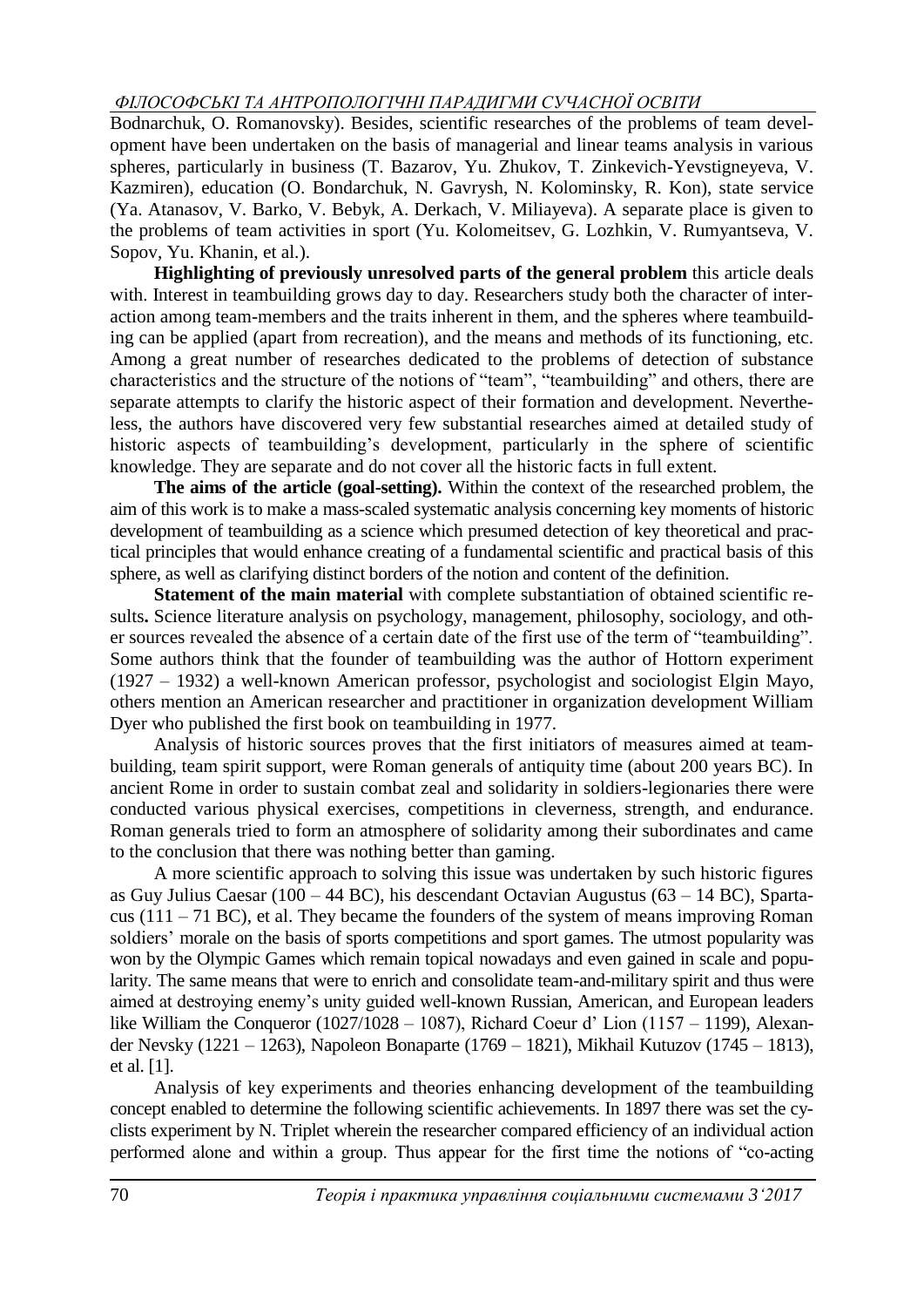groups", "social facilitation effect", and "social inhibition effect". At the end of the XIX – beginning of the XX centuries there appeared works by L. Gumplovich, E. Durkheim, G. Zimmel, Ch. Coolie, G. Tard, F. Tennisou and other scientists who researched small groups.

At the beginning of the XX century F. Alport Ch. Barnard, T. Newcome, M. Sheriff, W. White and other scientists in their works viewed social processes and tried to explain specifics of human existence. These scientific works created the foundation for theoretical-andpractical direction in clarifying specifics of small groups.

The beginning of 1900s. The French army officer George Herbert Mid created his own method of personality harmonious development which was built mainly on combining physical culture lessons and exercises directed at improvement of fortitude in future soldiers and sailors, forming courage that were taken in the open grounds. This method got named "the Natural Method". In France it is also called "Hebertism" which was actively developed during WWII and later became physical education standard in the French Army [1].

In 1920s F. Alport formulated his understanding of a group as a totality of ideals, concepts, and habits sounding in each of the individual consciousnesses and exist only within these consciousnesses. His refusal to consider a group as a certain reality was explained by the researcher by the absence of adequate research methods which correlated with his positivist positions.

In 1924 – 1936 American sociologist and psychologist E. Mayo conducted the Hottorn experiment. He studied the influence of various factors (work and labor organization conditions, wages, interpersonal relations, managing style, etc.) on labor efficiency increase and proved special role of the human and the group factors [4].

G. Highman introduced in the 1930ies the term of "reference groups". The author explained this notion as a real or imaginative social entity which poses for an individual as a standard, an example to be followed. The period of the 30ies through the beginning of 40ies introduced to psychology, sociology, pedagogy, management and other sciences the laboratory experiment by Muzarfer Sharif on studying group norms. The author distinguishes two types of groups: the actual membership group and the reference group [11].

B. White when applying the inclusive observation method realized the "live" groups program in a big city. On the basis of research of managerial activity at an industrial organization, Ch. Bernard puts forward the idea of two-dimensional viewing of a group process (from the position of group tasks solving, and from the position of maintaining inner balance and unity).

In the 1940s Curt Levin created the concept of the group dynamics. He also expressed the idea of conducting group trainings to change some or other peculiarities of behavior in a group [7].

In the  $50s$  – through 60s Douglas McGregor created a universally known Theory X and Theory Y which he tried to comply with the motivation factors on a rational and acceptable basis. He viewed a personality and its attitude to labor in two opposite dimensions: in its natural need in activity and reliance on self-discipline, self-consciousness, management's trust to workers, as well as from the point of value-oriented attitude of an individual to labor and total control on the part of controlling bodies. Later he worked on Z Theory in which he tried to join the needs and desires of a corporation with those of a separate individual [6].

William Schutz in 1958 offered his theory of interpersonal relation and psychological compatibility which he titled "Fundamental Orientation of Interpersonal Relations") according to which the three most important factors of interpersonal relations – inclusion, control, influence – determine most of the situations in human interaction.

In the beginning of 1960s there was mentioned or the first time in the USA the practical use of the teambuilding, namely "Rope Courses" which appeared as a program of psychological and physical rehabilitation for the US soldiers after the war in Viet Nam [5]. At present in Eu-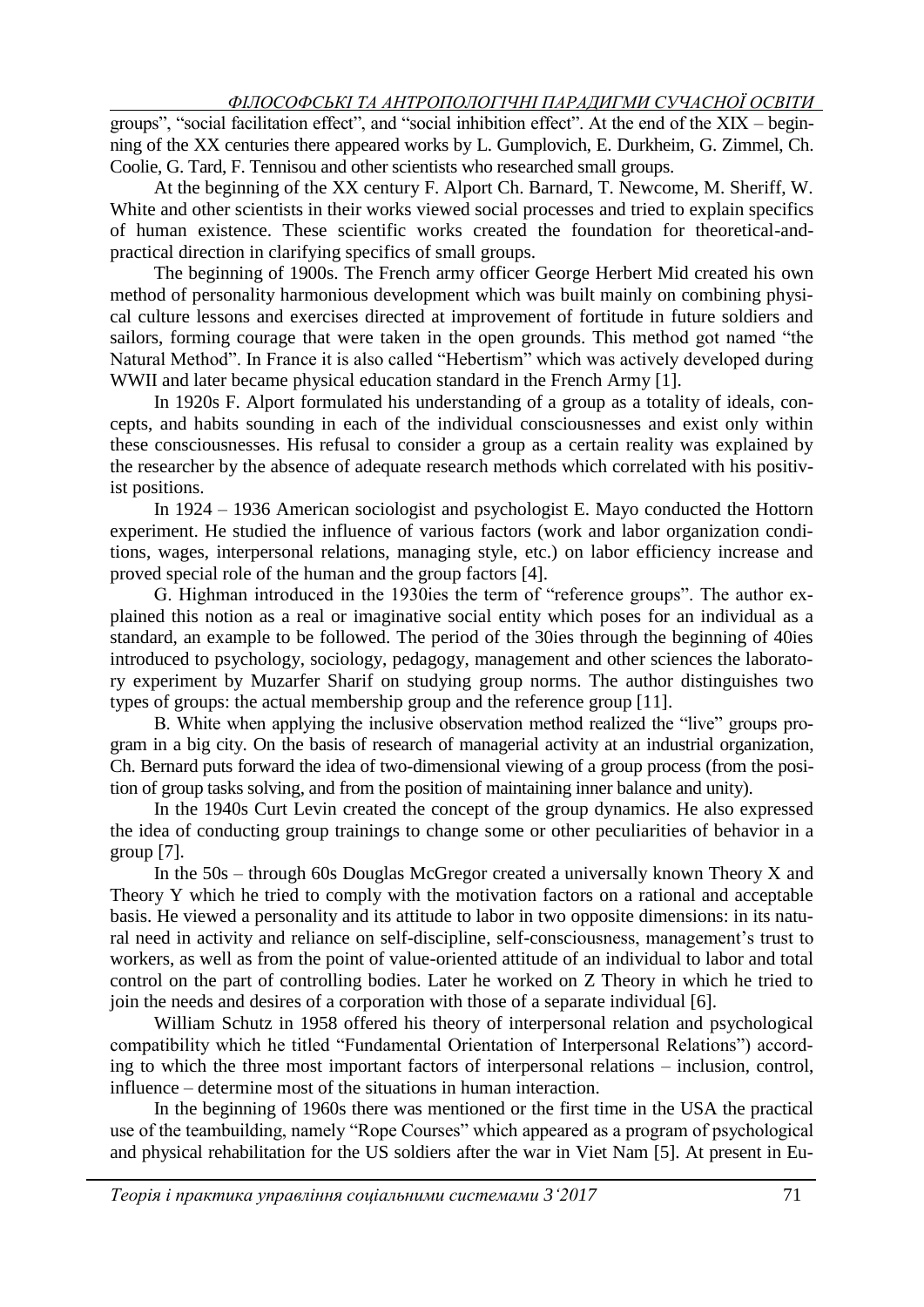# *ФІЛОСОФСЬКІ ТА АНТРОПОЛОГІЧНІ ПАРАДИГМИ СУЧАСНОЇ ОСВІТИ*

rope rope parks are often used for common recreation of company employees or teambuilding. The first rope parks were created in woods – trees enable to attach various constructions. Rope parks are often combined with different kinds of activities. They may consist of various "paths" among the trees, appliances for climbing, pulley descending, etc. They have different names: rope parks, cable parks, tie-parks, sky-parks, extreme-parks and so on.

In 1965 Bruce Tuckman created the FSNP concept describing the stages in a team life  $-$ Forming, Storming, Norming, Performing. In 1967 Meredith Belbin studied maximization of teams' performing and their dynamics. He accentuated on the biggest share of role distribution in a team's efficiency increase and introduced the nine roles theory [7].

In the 1970s Abraham Maslow initiated the human needs hierarchy pyramid which is profoundly used in teambuilding to study teams' motivation and determining the degree of development of a team and its needs. In 1977 William Dyer published the first book dedicated to teambuilding in which the boundaries of this phenomenon were outlined [2].

In 1979 – 1983 John Adair was engaged in researches of theory and practices of leadership concept wherein he accentuated the possibilities of upbringing and passing leadership skills, and also touched indirectly the issue of teambuilding. American business trainers in the 1980s turned the programs of psychological and physical rehabilitation with elements of team spirit and solidarity into a new biness service on the cporate market. There was initiation of a separate business branch – teambuilding – which spread among the Western business world. In the USA teambuilding has adopted quite a standard form of a regulated rope course which was conducted simultaneously in every of the 50 states [3].

In the 1980s there was an intensive forming and application of the "Outdoor Education". In the 1990s in the USA and Great Britain there started to form a separate branch in management named Outdoor Development Management, a branch of business training and development using the natural environment conditions.

Analysis of the experience of practical application of work-teams by IBM, Texas Instruments, Hewlett Packard and the research results conducted by the Center of Team Study at North-Texas University and Zenger Miller research center enable to distinguish five stages of team evolvement: the start, indetermination, leader-orientation, clearly structured teams, self-guiding teams.

The period of 1990s saw the use of related terms which became topical and reached their popularity peak in the West: Corporal Adventure Training (CAT), as well as Experience Based Training and Development (EBTD). In 1993 there appeared the first official organization in the USA which coordinates and controls companies dealing in rope courses – Association in Challenge Course Technologies. In 1998 there appears the first official European organization coordinating and controlling companies dealing in rope courses – European Rope Course Association [1].

In Ukraine teambuilding as a branch, having adopted key findings of scientists mentioned above, began to develop intensively at the beginning of the 1990s in the form of common recreation of employees of various companies, organizations, factories, departments, institutes, etc. Later on to the feast were added game competitions which still later grew into business trainings where specialists in personnel business actively realized adopted from the western partners measures to create positive attitude, active recreation, teams' consolidation, working on skills to solve various collective tasks and decision-making in stressful conditions. In the XXI century the number of organizations dealing in teambuilding keeps on growing all over the world, Ukraine included.

At present stage of the world's development, considering scientific and practical potential of both past and present scientific research, Teambuilding means specially developed means directed at solidarization of a united, strong, and efficient team whose members are aimed at achiev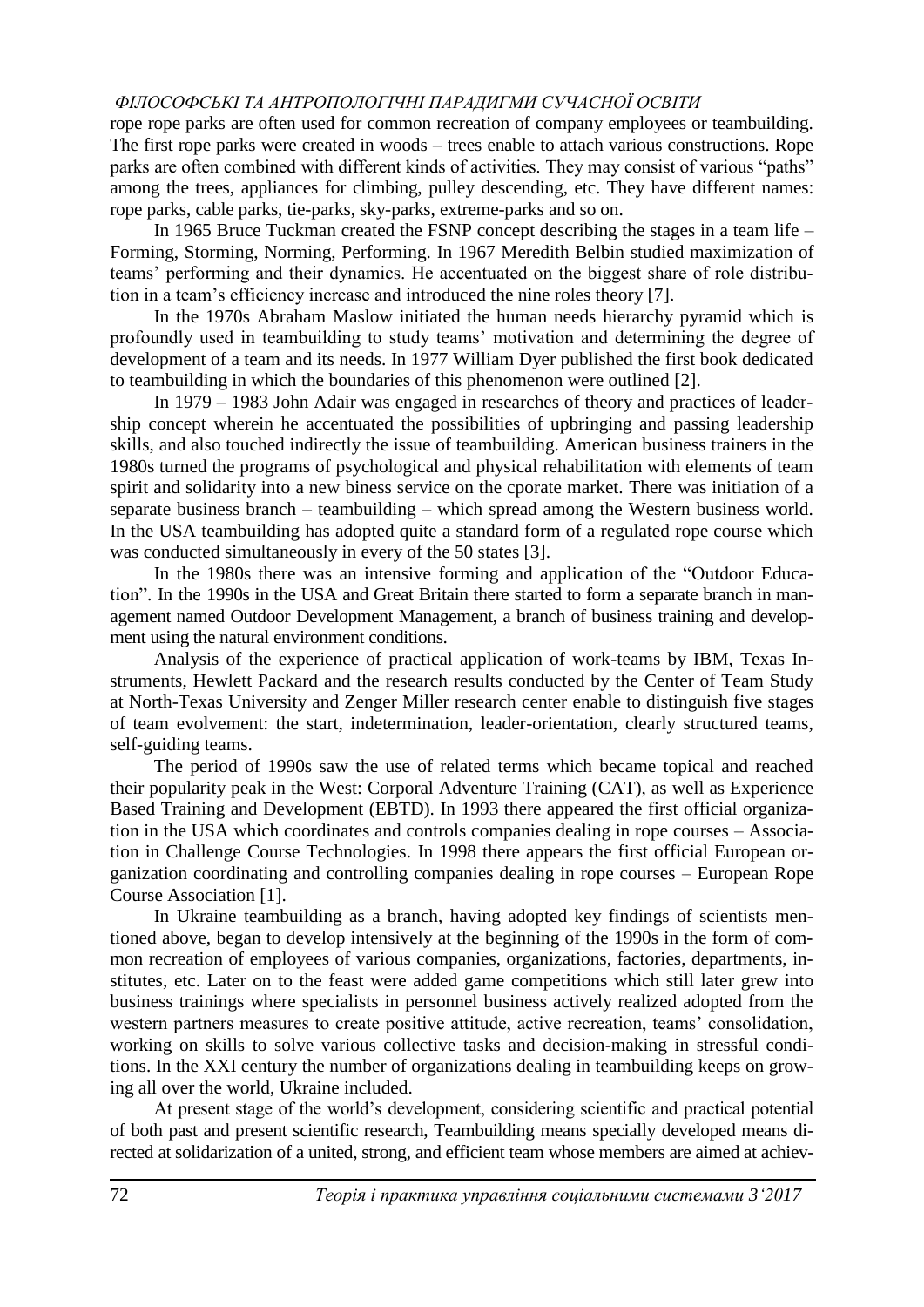ing a common goal, interaction, mutual supplementation, support, mutual respect, and harmonious interaction.

Nowadays most of the scientists distinguish the three components of the structure of the notion of teambuilding [1,10]:

1. Forming and development of teamskills which are the basis of the system of team management introduction, namely:

- harmonization of the common goal with individual goals;

- taking responsibility for the team result;

- situational leadership (leadership for a task) and flexible change of style according to the peculiarities of the task;

- constructive interaction and self-governing;

- adoption of the single team decision and discussing it with all team-members.

2. Forming of team-spirit, i.e. a scope of psychological phenomena characterizing employees' informal attitude towards colleagues and the organization. Forming of team-spirit is a complex of measures directed at:

- enhancing the feeling of consolidation, forming a stable feeling of "us";

- development of mutual trust, understanding, and accepting of every employee's individual traits;

- creating motivation for mutual activity;

- gaining experience in highly efficient common actions;

- increase in management's informal authority;

- development of loyalty in program participants to their attitude towards the organization.

3. Team forming – mechanical actions on selecting, optimizing team structure and function- and role-distribution:

- efficient use of the team-members' strong points;

- distribution of roles in the team for gaining optimal results;

- forming a new structure as a result of merging, takeover, or restructuring of an enterprise;

- creating working atmosphere in the course of team formation;

- adjustment of horizontal ties within a collective, regional structures.

Such tri-component essence of the content enables to uncover in detail the multifacetness of the phenomenon of forming, development, and functioning of a team, its evolvement, improvement and meeting the demands of time. Teambuilding as a science has proved its efficiency and importance in many spheres of human activity, including management.

**The results of the research** and perspectives of further studies in this field. As a result of systemizing information from various sources we can state that the science of teambuilding has an interesting history of its coming into being, the sources of which we consider the Roman Empire where generals tried to form an atmosphere of unity among their subordinates. From sustaining combat spirit in soldiers to the study of efficiency of an individual's actions, from researches in group interaction to efficiency in organizations' activity – this is the road of ascertainment the significance of teambuilding. The beginning of this science forming we consider the period of 1890s – 1920s. The modern interpretation of the notion, in our opinion, has not yet gained uniformity among scientists. In our opinion, teambuilding is specially developed means directed at consolidation of a united, strong, and efficient team whose members are aimed at achieving the common goal, interaction, mutual supplementation, support, mutual respect, and harmonious interaction. The most theoretically substantiated is its tricomponent content, namely knowledge, abilities, skills in teamwork, team spirit, mechanical actions on selection, optimizing the structure of the team and function- and role-distribution. We consider the prospective of further research being the defining criteria of team-selection,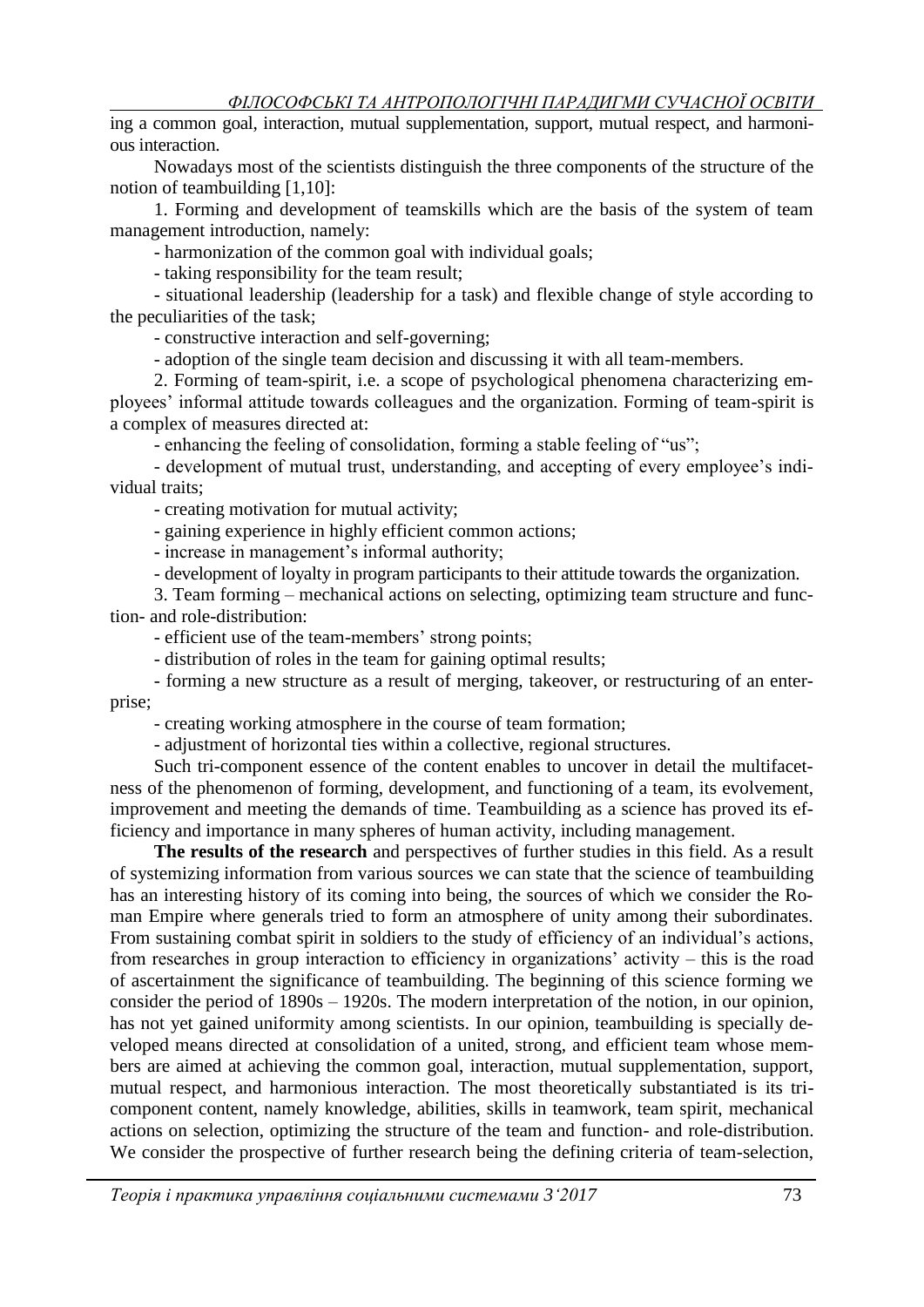*ФІЛОСОФСЬКІ ТА АНТРОПОЛОГІЧНІ ПАРАДИГМИ СУЧАСНОЇ ОСВІТИ*

efficient methods of team formation, the study of principles of team-spirit promotion, determining the structure of skills needed for team-members, etc.

# **Список літератури:**

1. Исхакова М. Г. Тимбилдинг: раскрытие ресурсов организации и личности / М.Г. Исхакова — СПб.: Речь, 2010. — С. 8-18.

2. *Maslow A. [H.](https://www.amazon.co.uk/Theory-Human-Motivation-Abraham-Maslow/dp/162755467X)* A Theory of Human Motivation // Psychological Review/ A. H [Maslow.](https://www.amazon.co.uk/Theory-Human-Motivation-Abraham-Maslow/dp/162755467X) - 1943, Vol. 50 № 4, pp. 370-396.

3. *Brower, M.J*. 1995, 'Empowering Teams: What, Why and How', Empowerment in Organizations, vol. 3, no. 1, pp. 13-25.

4. *Bradley, J. H.,* & Frederic, J. H. (1997). The effect of personality type on team performance. Journal ofManagement Development, 16(5), p. 337-353.

5. European Rope Course Association [Електроннийресурс]. – Режим доступу: [http://www.erca.cc](http://www.erca.cc/)

6. *Sundstrom, E.* Work Teams: Applications and Effectiveness / Sundstrom, E., De Meuse, K.P. Futrell, D.//American Psychologist, - 1990, vol. 45, no. 2, pp. 120-133.

7. *O'Reilly*, Organisational Commitment and Psychological Attachment: The Effectsof Compliance, Identification and Internalization on Prosocial Behaviour. / O'Reilly, C. A., &Chatman, J. // Journal of Applied Psychology, 71, - 1986, 492-499.

8. *Robbins, S.P*. Organisational behavior (5th Ed) NSW: Pearson Education. / Robbins, S.P., Judge, T. A., Millett, B., Waters-Marsh, T - 2008 160

9. *Tansky, J.* The Relationship Between Organisational Support, Employee Development and Organisational Commitment: An Empirical Study. / Tansky, J. Cohen, D. // Human resource Development Quarterly, 1(3), - 2001. 285-300.

10. *Tannenbaum, S. I.* Teambuilding an ditsinfluenceon team effectiveness: An examination of conceptual and empirical developments./ Tannenbaum, S. I., Beard, R. L., &Salas, E // In Kelley, K. (Ed.), Issues, theory, and researchin industrial/organisational psychology. Amsterdam: Elsevier. - 1992

11. *Tansky, J.* The Relationship between Organizational Support, Employee Development and Organizational Commitment: An Empirical Study. / Tansky, J. &Cohen, D. // Human resource Development Quarterly, 1(3), - 2001, 285-300.

12. *Wheelan, S. A.* Creating effective teams: A guide for members and leaders / Wheelan, S. A / (2nd Ed).USA: Sage Publications, Inc. 2005

# **References:**

1. Ishakova M. G. (2010) *Timbilding: raskryitie resursov organizatsii i lichnosti* Teambuilding: disclosure of the resources of the organization and personality  $]-$  SPb.:  $Rech., -S. 8-18.$ 

2. Maslow A. [H. \(1943\) A](https://www.amazon.co.uk/Theory-Human-Motivation-Abraham-Maslow/dp/162755467X) Theory of Human Motivation // Psychological Review/ A. H [Maslow.](https://www.amazon.co.uk/Theory-Human-Motivation-Abraham-Maslow/dp/162755467X) Vol. 50 № 4, pp. 370-396.

3. Brower, M.J. (1995) 'Empowering Teams: What, Why and How', Empowerment in Organizations, vol. 3, no. 1, pp. 13-25.

4. Bradley, J. H., & Frederic, J. H. (1997). The effect of personality type on team performance. Journal ofManagement Development, 16(5), p. 337-353.

5. European Rope Course Association [Електроннийресурс]. – Режим доступу: [http://www.erca.cc](http://www.erca.cc/)

6. Sundstrom, E. (1990) Work Teams: Applications and Effectiveness / Sundstrom, E., De Meuse, K.P. Futrell, D.//American Psychologist, vol. 45, no. 2, pp. 120-133.